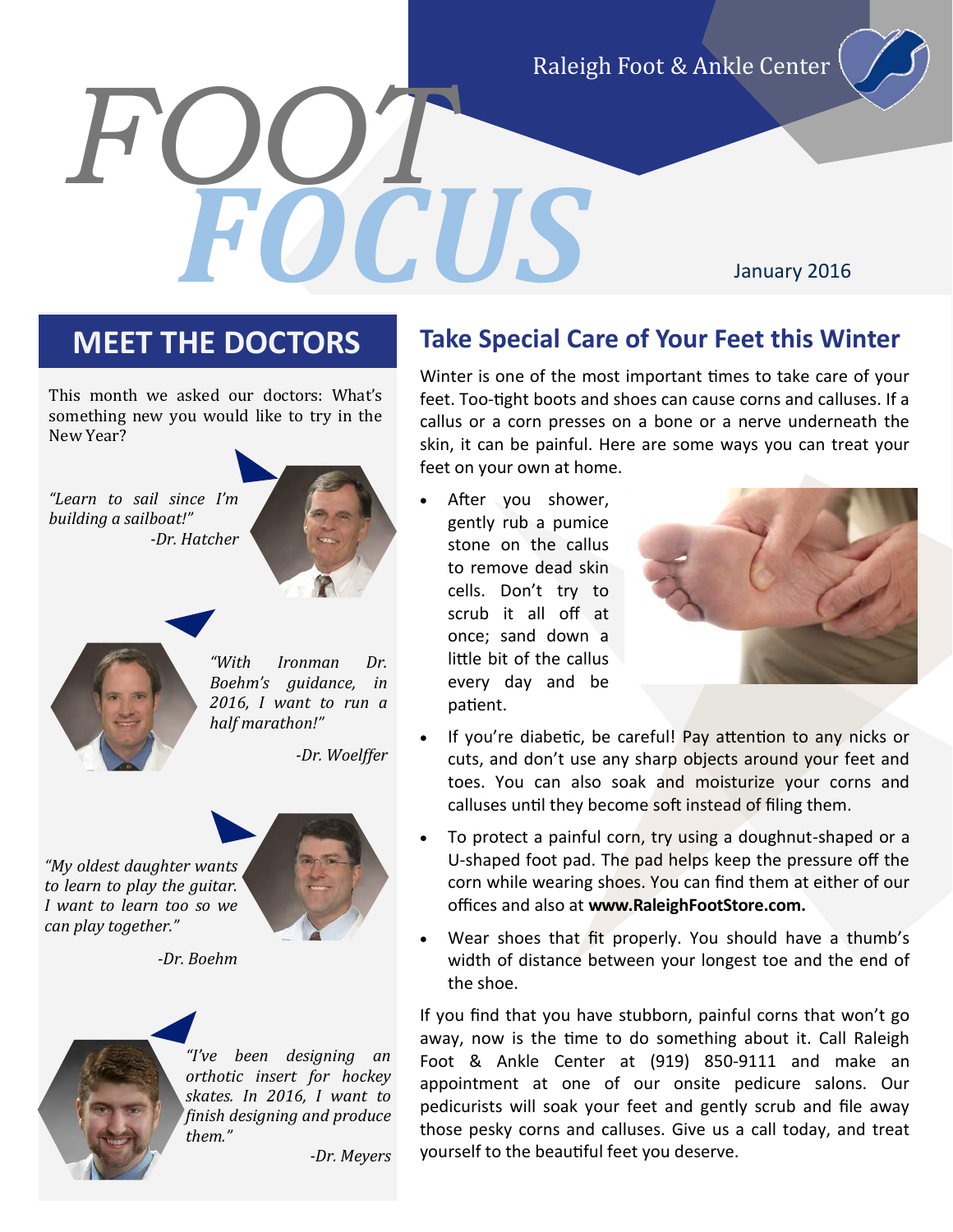## **PRODUCT OF THE MONTH**

## *Dr. Jill's Gel Pads*



**Do you have painful corns or calluses?**

#### *Use Dr. Jill's Gel Callus Cushions to relieve pressure from painful corns and calluses!*

Dr. Jill's foot pads are made of a soft gel that cushions calluses and reduces discomfort while walking or standing. They come in two shapes, doughnut or U-shaped. Choose the shape that works for you! The cushions work by surrounding the sore callus and transferring pressure from the callus to the cushion to relieve your pain.

Dr. Jill's Gel Callus Cushions are available in both of our offices and also our online store, **www.RaleighFootStore.com**. Visit our online store today to purchase Dr. Jill's products or learn more about them today.

#### **Mandy's Sweet & Sour Green Beans**



#### **Ingredients:** 1/2 package of bacon (6 or 7 slices) 1/2 onion, chopped 32 ounces French style green beans, fresh or frozen 2 T vinegar 2 T sugar Salt and pepper to taste

Cut bacon into 1 inch pieces. Place bacon and onions into a skillet. Cook over medium heat until browned, stirring often. Remove to plate. Add the green beans to the bacon grease and continue cooking over medium heat until they are as tender as you like. Add the vinegar and the sugar and stir. Add the bacon and onions back to the skillet and let simmer a few minutes, stirring often. Add salt and pepper to taste. This dish is best served warm.

#### **Foot Facts! Did you know…**

- The average person takes 4,000 to 6,000 steps each day
- Feet are largest in the evening
- A pair of feet has about 250,000 sweat glands
- Wearing shoes that fit properly is the best way to prevent future foot problems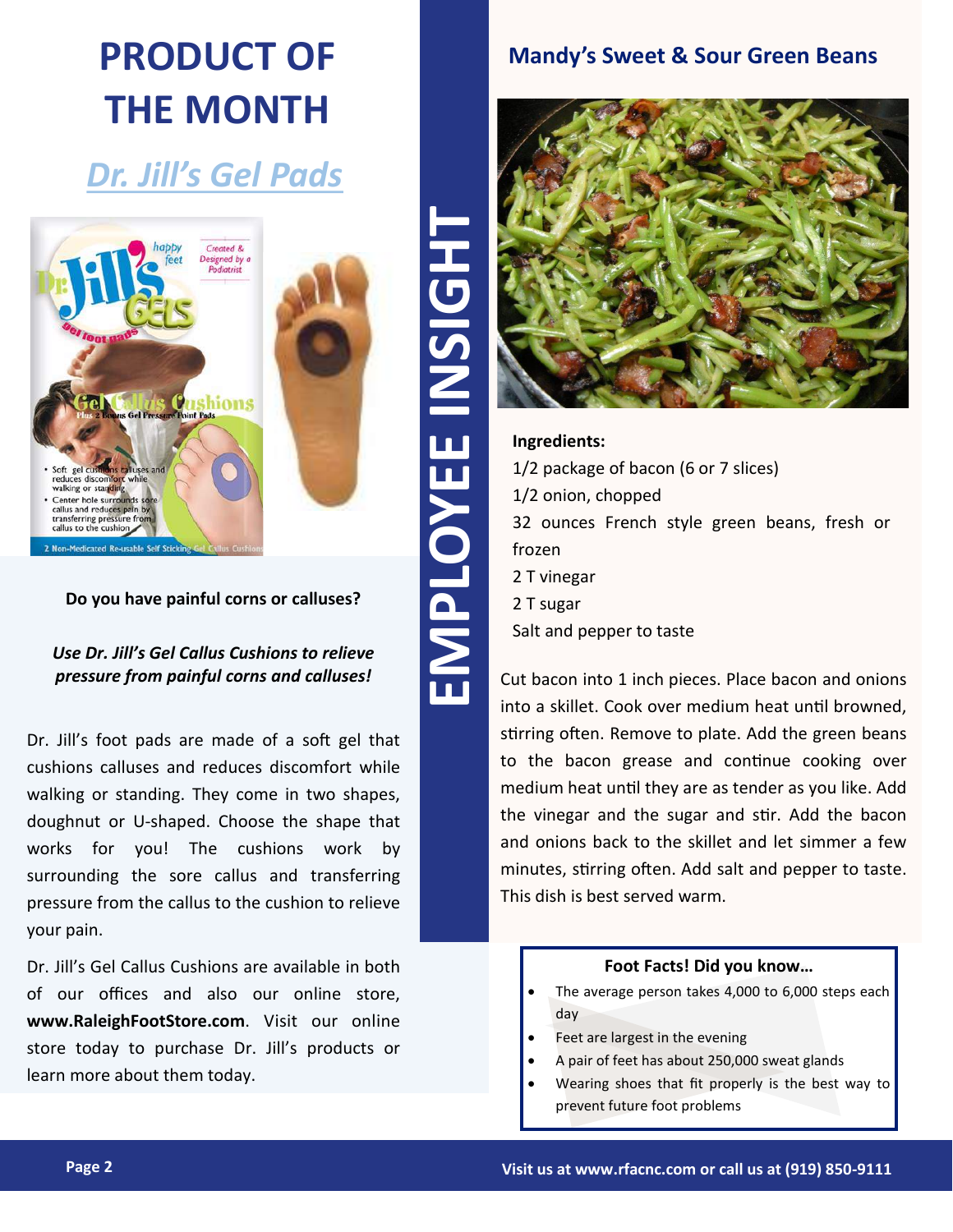## **BOB BUILDS A BOAT**

Many of you know Dr. Robert Hatcher is a wonderful doctor and person. But did you know that in his free time, Dr. Hatcher is building a boat? That's right, a boat!

Late this summer Dr. Hatcher started on a small, 2 person boat called a Jimmy Skiff. He hopes to have it done in the New Year, and to take it out on the lake for a spin. He started with unfinished pieces from a Jimmy Skiff kit. He put them together, sanded, sealed, applied fiberglass, and primed the boat. Now it needs a place to sit, a sail, and a place to shove off. Great job, Dr. Hatcher! We can't wait to see how your boat turns out.

To stay updated with stories like Dr. Hatcher's boat and other things going on in and out of the office, follow Raleigh Foot & Ankle Center on FaceBook or Twitter.

> *Right: Dr. Hatcher and the Jimmy Skiff after priming the interior.*





**FIND IT AT WWW.RFACNC.COM/BLOG**

#### *Have you heard about our online store?*

Order your over-the-counter foot and ankle products from the comfort of your home! Everything you need to care for your feet can be delivered to your door, without taking a single step out of the door.

*Visit www.raleighfootstore.com.*